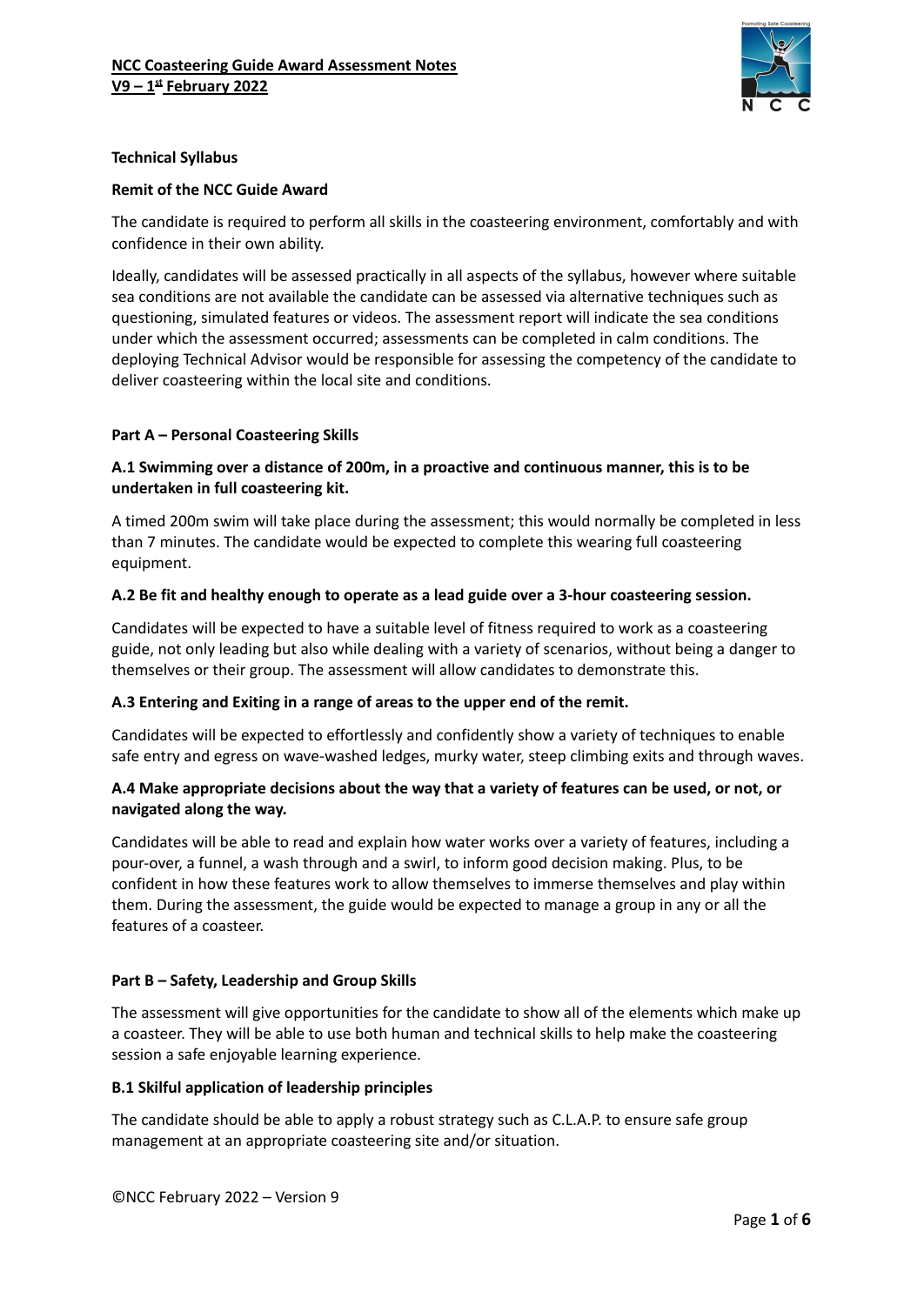

- Communication
- Line of Sight
- Avoidance
- Position (best place)

## **B.2 Appropriate leadership strategies, judgement and decision making**

The candidate will show a range of strategies and leadership styles to suit the Group, Site and Situation which are flexible and clear in their communication and application. These include, but are not restricted to:

- Concise briefings
- Autocratic leadership style
- Democratic leadership style

## **B.3 Safety awareness and risk management**

The candidate will follow any strategies to their final point when leading a rescue situation, including being able to execute an Emergency Action Plan (EAP) correctly.

### **B.4 Exercise appropriate group control and management and show concern for the general welfare of other group members**

The candidate will be able to exercise appropriate group control using a dynamic risk process while managing and showing concern for the general welfare of group members in the coasteering environment

This may include (in an appropriate order for the session):

- Welcome
- Medical checks
- Water confidence
- Good group briefings that are concise, and appropriate to the stage of the coasteer
- Identifying hazards
- Exits and entries the guide should be able to show groups methods of entry and exit.
- Swimming techniques in waves and near rocks
- Appropriate movement over rocky. slippery or steep ground when needed
- Choosing suitable routes for the group/conditions
- Use of the group where appropriate
- Prompt and suitable decision-making
- Jump Management
- Climbing and traversing above deep water
- Spotting
- Positioning during communication and pre-empting issues
- Use of signals for communication
- Play Spots
- Emergency exits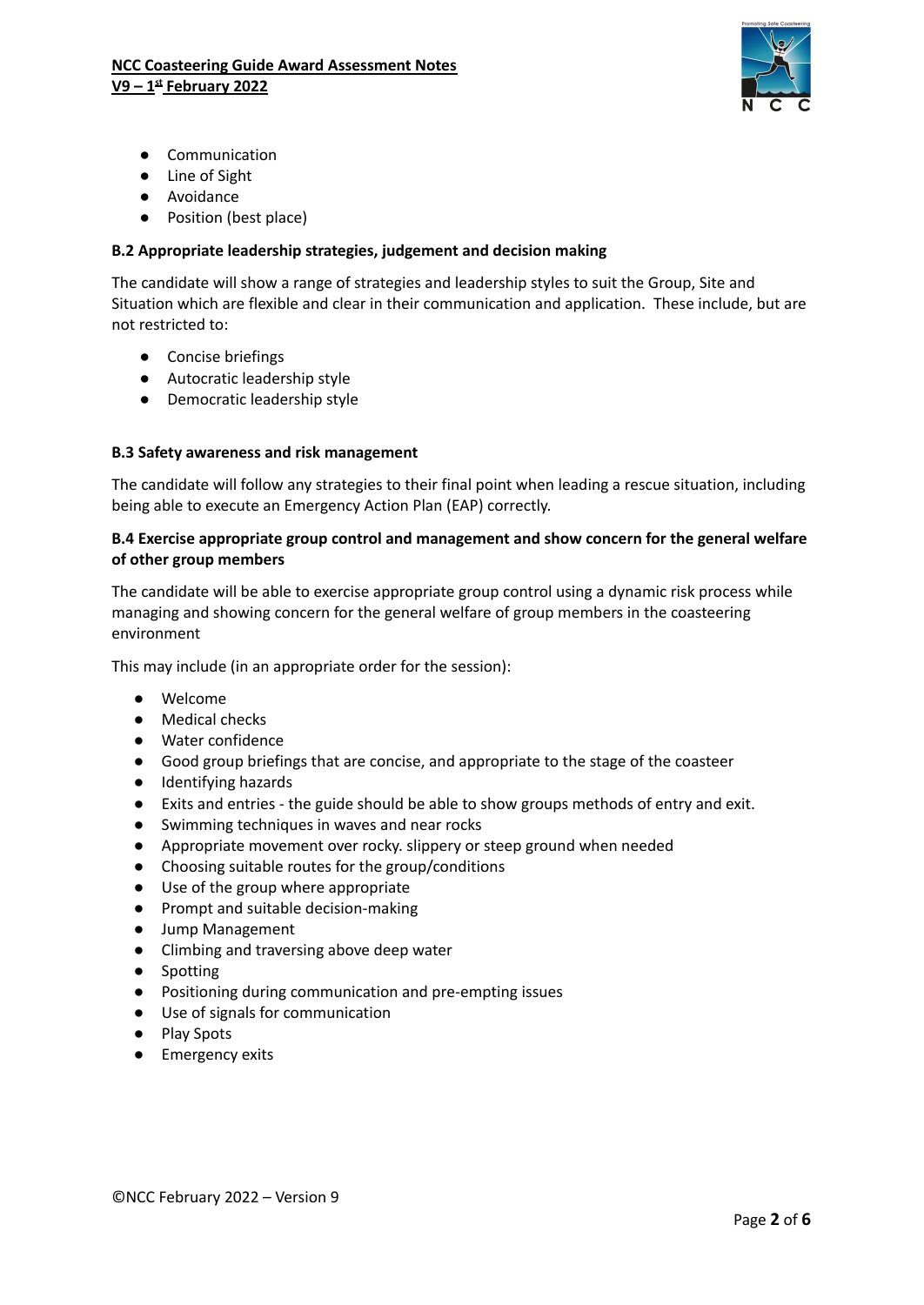

The candidate will positively add to the group dynamic, showing that they can make swift decisions and communicate clearly towards positive outcomes.

Candidates will show a consistent ability to judge the conditions, the route, with the ability of the group (both physically and mentally), to make appropriate decisions along with the need to modify plans as required.

### **B.5 Demonstrate the capability to manage a range of incidents**

Candidates will be able to deal with a wide variety of incidents, selecting and using the appropriate equipment. These skills may be demonstrated whilst:

- Using a variety of strategies for group control, communication, leadership styles and positioning, keeping a group together e.g. group huddle.
- Moving groups in more challenging situations e.g. rips, waves, caves, zawns, boulder fields.
- Dealing with incidents that involve people, e.g. a broken limb, hypothermia, unconsciousness, spinal injury, stings, foot entrapment, panic, incidents in caves, fishing line etc.
- Undertaking the lead during incidents that involve rescue in different circumstances and conditions thereby requiring a working knowledge of a variety of approaches which may include the use of the Group and/or Assistant Guide.

Whilst doing this, the candidate will ensure an overview of the situation so that the safety and well-being of the whole group is maintained.

The equipment that they may be able to use professionally includes:

- On Person equipment such as a whistle, knife, throwline etc.
- Essential safety equipment (dependant on the venue)
- A first aid kit and familiarity with the use of its contents whilst in the coasteering environment

Communication

● A suitable means of summoning help in an emergency e.g., flares, mobile phone, VHF, PLB etc. depending on the operational area

#### **B.6 Provide guidance through top tips and handy hints**

Guides will show their ability to share and teach top tips to group members to improve their coasteering ability and confidence, as well as giving sufficient information in order to achieve a successful outcome for the session.

## **B.7 Be able to connect how we can learn from coasteering activities to the challenges that are threatening our coastlines and communities**

Coasteering connects people to nature in ways that are more visceral than many other outdoor activities and provides the opportunity for understanding risk, challenge, and response. The candidate is expected to demonstrate ways of using coasteering and the environment they are moving through to make connections between climate-related sea-level rise, pollution, plastics and personal response to risk. As a result of this, clients will be able to better connect personal action wherever they are, to the protection of the ocean and coastal environment we treasure so deeply. Done well, all education elements to coasteering will enrich the client's experience, not dim it.

#### **Part C – Rescue Skills**

©NCC February 2022 – Version 9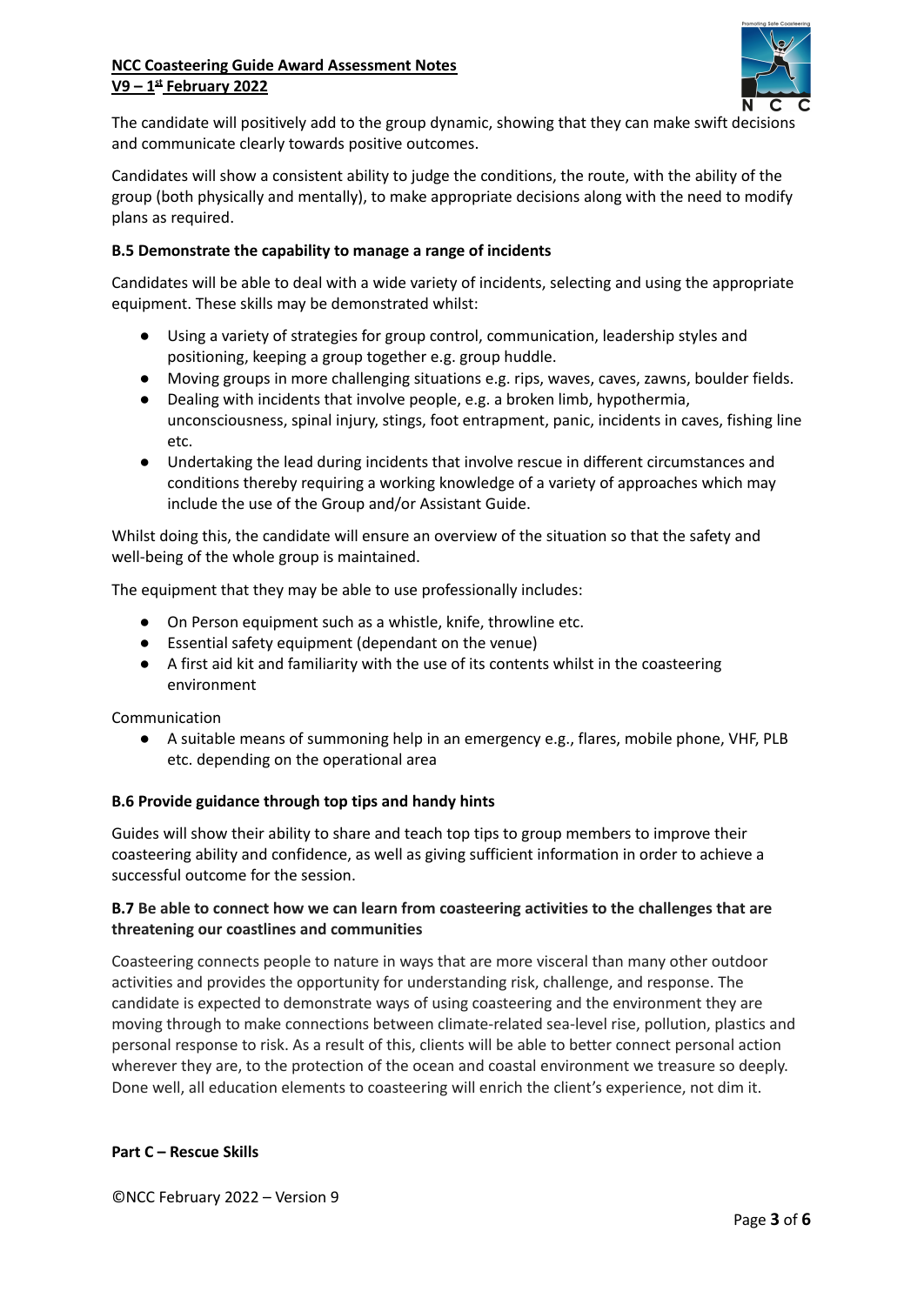

Candidates will have a broad awareness of the challenges and problems associated with leading coasteering in the intertidal zone.

Candidates will implement simple solutions to problems that they may encounter whilst coasteering. This will include undertaking dynamic risk assessments for them and the group they are coasteering with. The Candidate will show a broad awareness of the hazards and potential common issues that they may come across in the coasteering environment.

# **C.1 Have knowledge of and demonstrate the skilful application of appropriate rescue skills in the coasteering environment**

Candidates will be able to implement a range of rescues and show how to adapt them to the prevailing conditions and features, including dealing with incapacitated coasteerers.

# **C.2 Understand the limitations of solo guiding and the use of group members as part of an emergency action plan**

Assessment will allow the candidate to demonstrate an understanding of the challenges and limitations of working as a lone guide and also the roles and responsibilities within groups.

## **C.3 Be conversant with different methods of towing**

Candidates will be able to show and understand the use of a variety of tows in context and relevant to the conditions, whilst maintaining clean lines and quick release methods.

e.g. Foot tow, shoulder strap tow, husky tow (two person tow), safety bag tow, rescue tube tow , tow line tow (only if used by the Provider/Company), towing using a throwline, towing the line and not towing the casualty.

## **C.4 Be conversant with different methods of using throw lines**

The candidate will know and understand the use of a throwline including throwing rescues and throwline management, reaching rescues, and use of a throwline to tow.

As well as being able to:

- Throw accurately (casualty should be able to reach the line)
- Coil and re-throw a line
- Use a throwline as a swim line
- Use of line to cross a zawn
- Use others/wider group to help with throwline methods

#### **C.5 Be conversant with the use of Tape/ Sling/Rope**

The Candidate will be able to use this as a method of rescue and or support. They will have a working knowledge of the advantages and disadvantages of slings vs tapes vs short length of rope/floating rope vs full throw lines. Length of tape 3- 5 M.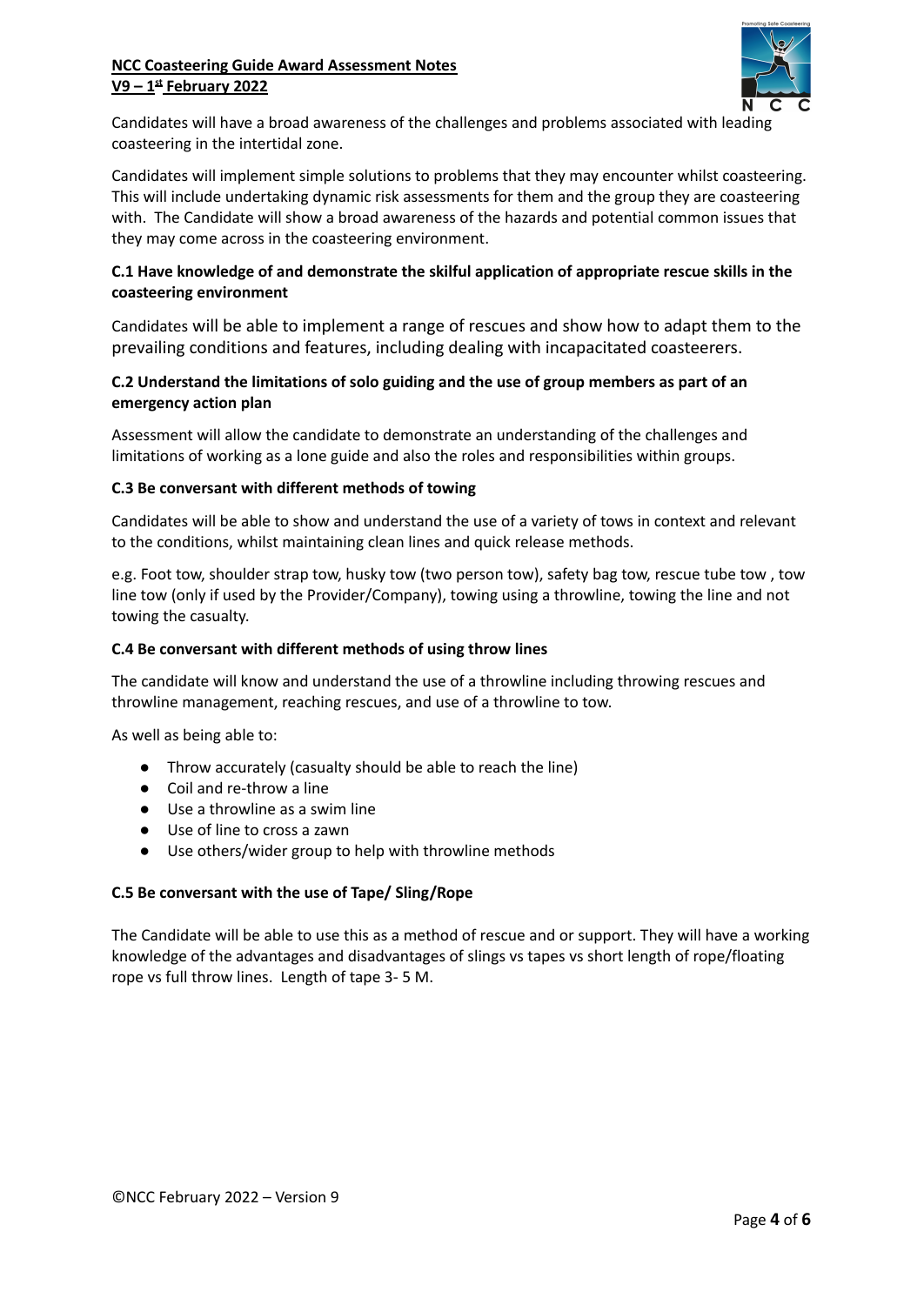

## **Part D – Theory**

Candidates will show an awareness of potential risks, safety precautions and safety thresholds pertinent to leading groups to the upper end of the remit. A written home paper is likely to form part of an assessment.

### **D.1 Equipment and design**

The candidate will show knowledge and experience of using a range of equipment including the most up to date. When questioned, they will be able to explain how and why modern equipment has evolved, and which equipment best serves the situation.

# **D.2 Safety (includes Coastguard and Rescue Services)**

The candidate will demonstrate a working knowledge of how the national and local emergency services function.

## **D.3 Planning weather, waves, and tides**

The candidate will be aware of a variety of sources of weather, wave, and tidal forecasts. They will be able to interpret weather, wave and tidal forecasts and be mindful of the conditions actually experienced. They must show an understanding of the impact of weather, tide, and sea on the conditions that they encounter at the venue.

The candidates will decide on the correct location for the conditions of the day given all macro and micro forecasts available; the group dynamics; and any external factors i.e. access issues and if necessary adjust plans as required by the conditions and or clients.

## **D.4 Wellbeing, health and first aid**

Candidates will show that they can deal with the most likely injuries that may occur as part of coasteering. It should be evident that the candidate can deal with an incident and see it safely through to its conclusion (including simple evacuations, dealing with emergency services and group care).

#### **D.5 Group awareness and management**

Candidates will have an awareness of the full spectrum of responsibilities whilst being a Coasteering Guide, including:

- National Coastguard Organisations and rescue services
- Personal, legal and ethical responsibilities
- The NCC role and documents

#### **D.6 General knowledge**

Candidates will have an understanding and awareness of where Coasteering originated and of its current development through the National Coasteering Charter.

● To include a working knowledge of the NCC Coasteering Code of Conduct for Guides 2016 - 2017

#### **D.7 Leadership responsibilities**

Candidates will understand their role and responsibilities as a leader in the intertidal environment.